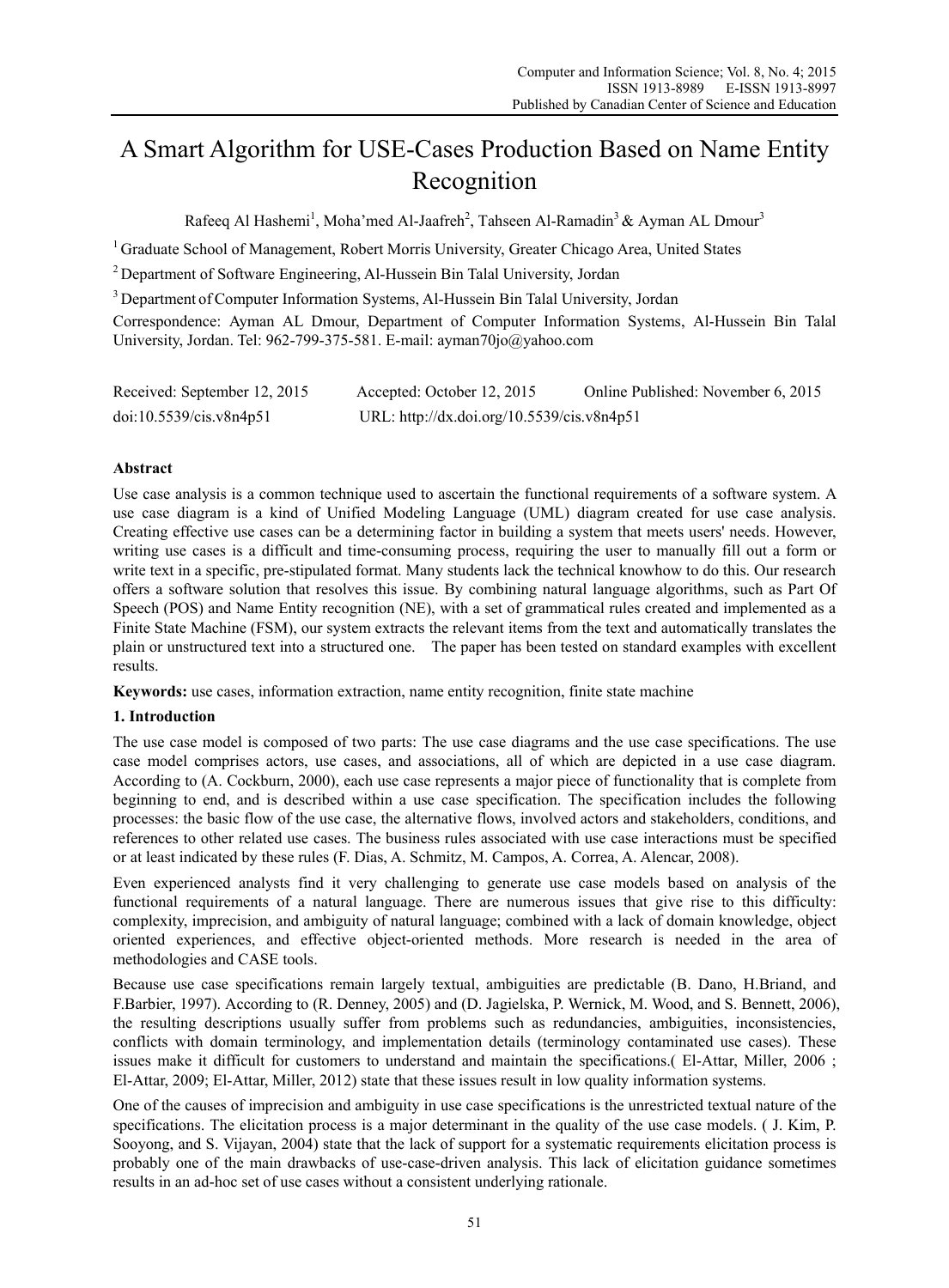Several existing approaches use natural-language parsing techniques to retrieve the use case elements from pre-existing documents. This method is based on either a predefined SRS template or a use case template. However, this process suffers from ambiguities, redundancies and inconsistencies present in such documents, and is therefore unreliable.

Because of the above-mentioned limitations, the analyst must be an expert to obtain the use case elements correctly and completely from existing documents. Irrespective of the analyst's ability, this procedure is extremely time consuming. One approach involves developing use case models from scratch, by using the classical methodology of open-ended questions that lack specificity and formality (V. Gervasi and D. Zowghi, 2005). The result of this method is a document with ill-defined requirements that needs to be reorganized and readjusted, in order for the analyst to efficiently derive the use case elements. Other approaches, such as natural language parsing and open questions, are generally applied in re-engineering to derive textual requirements. These approaches also result in ill-defined requirements, as they have the same weaknesses mentioned above.

Informality is the principal difficulty with the use of automated tools for use case modeling. Informal natural language is inherently complex, fuzzy and ambiguous. As a result, use case elements are difficult to identify completely and correctly. In sum, there is a scarcity of approaches that automatically generate use case models.

Use case model schemas are sometimes used to normalize the use case specifications. A use case processing method is introduced for use case realization. The association relationships between formalized action statements and behavior types are identified and applied, in order to automate the use-case analysis.

(Hasan Al-Shalabi and colleges Hasan Al Shalabi, Rafeeq Al-Hashemi and Tahseen A. Al-Ramadin, 2013) proposed an Automatic Cover Letter Generator System from CVs (ACLGS) that solved the problem of writing a C.V. Cover letters require some linguistic skills and some experience in this domain. By building a template as a frame of slots, with each slot containing a required skill for the job, the ACLGS extracts the required information from the user C.V and fills the slots automatically.

ACLGS then applies information retrieval methodologies to extract information with intelligence trends. Using this information, it mines the user C.V. in terms of parts-of-speech tags and some indicator words that the system uses to recognize the proper data and required information. In addition, the system specifies a set of features for each slot in the form.

#### **2. Methodology**

Our paper examines a new field of information extraction, one that utilizes the power of the computer to perform one of the most critical tools of use cases for system analysis. The proposed method allows the computer to automatically generate accurate and complete use cases, thereby eliminating the need to do it manually. This research was implemented on plain text documents, using standard examples of this field, both from the Internet and from books, such as Summerfield's. The proposed system uses the Rapid Miner application, which helps complete the research with fewer resources and in less time than the classical method. Our new method also works well with the most challenging aspect of the problem, unstructured data.

The proposed Algorithm is illustrated in figure (1). In the beginning, the algorithm converts the unstructured text into structured tables that extract the meaningful terms and objects. This is achieved through the following sequence of steps: preprocessing to filter the entered text; tokenizing the text; stop-word removal, and word stemming. The next step is to identify the Part-of-Speech tag for each word, in order to discriminate the hot keywords.

The Porter stemming algorithm (or 'Porter stemmer') is the term used in linguistic morphology, it is a process for removing the commoner morphological , suffix and prefix from the word, then by changing some part of the words (phase to phase) to get the root (word stem) of the words. In literature, many stemming algorithm are used. However, we employ Porter stemmer, because it works well with our algorithm and offers excellent results. About 500 documents and examples were selected from the database and analyzed manually to identify the keywords and sentences that play the primary role in building use cases. We then initiated a set of grammar rules that covers all of these sentences and keywords. Figure 2 illustrates the block diagram of the proposed method.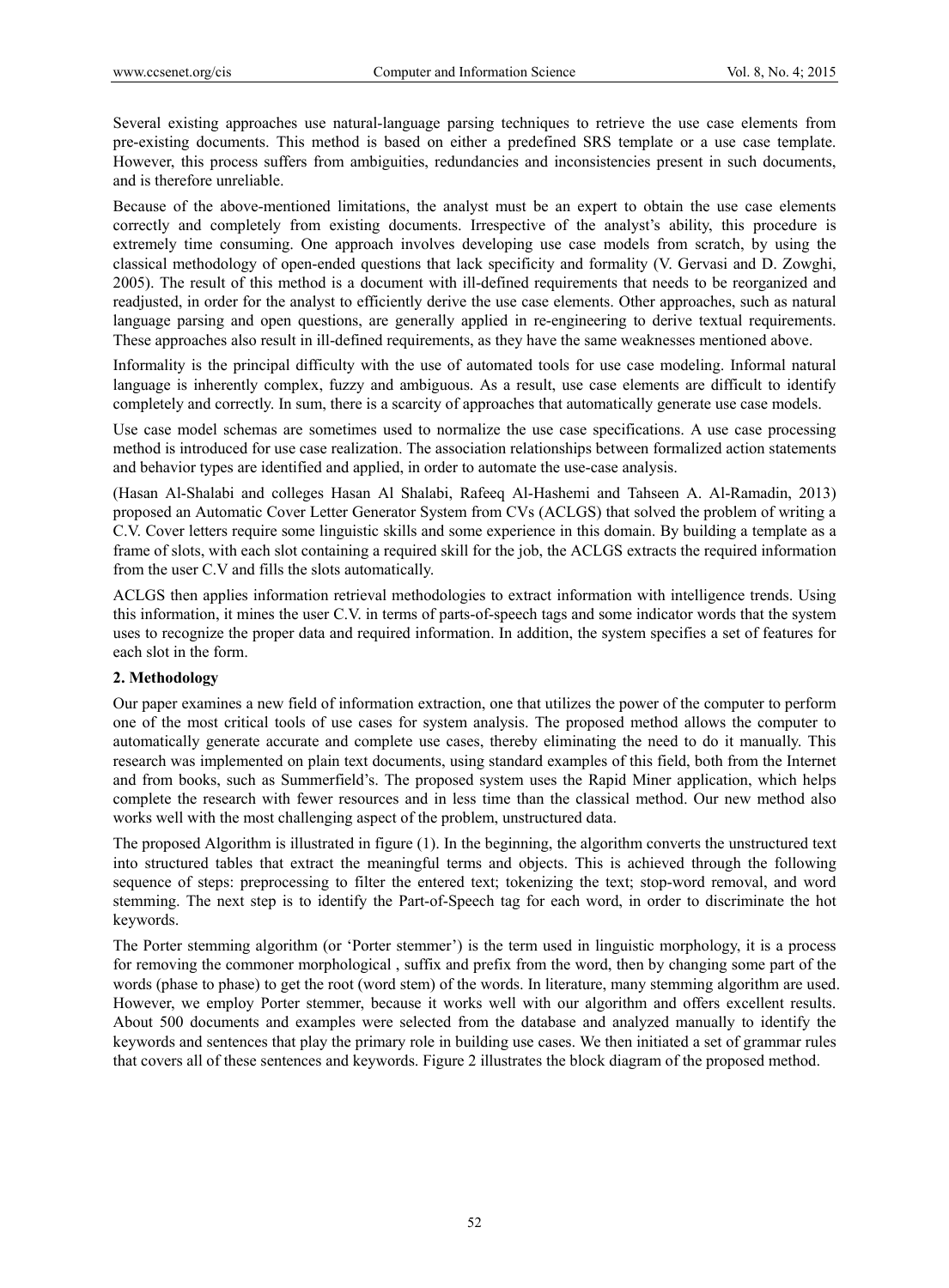Algorithm: Use-Case Production-**Input:** Document

Output: Use Case Template:

1. Preprocessing.

- a. Tokenization.
- b. Stop words filtering.
- c. P.O.S. Tagging.
- d. Stemming
- 2. Implementing Regular Expressions for Information Extraction.

Figure 1. Use-Cases Production Algorithm



Figure 2. Finite state machine for the extracting rules

In this paper we used Name Entity Recognition, which significantly improved the accuracy of the algorithm by helping to identify the relationship between entities. Name Entity and Relation Entity Recognition are new features added to the grammar rules set (Carreras, X., Marquez, L., & Padro, L., 2003; Nadeau, D., Sekine, S., 2007). These two features extract items such as Names, Actors, Processes, and Relations between the Actors and the system. The use of these extracted objects enables the computer to produce the use case diagram automatically. This additional step yielded excellent results and added significant value to the algorithm.

Finally, a Preprocessing step added to this method also produces improved results. This step is achieved by employing a lookup dictionary that we created using a set of the most closely related keywords frequently employed in the use case diagram. This is an additional feature that we use to identify related keywords, Actors, Relations and the System Name.

#### **3. Results and Discussion**

The algorithm was implemented on standard scenarios, and it yielded more accurate results when compared to manually extracted sentences used in the use cases. The following is an example of the results that were achieved when testing the method.

### **Case Study:**

Seats can be reserved by customers on the website of a bus company. The customer has the option to directly pay for the seat through the website. In that case, the seat cannot be canceled (neither by the customer nor by the bus company). If the customer has not paid for the seat, the bus company can cancel the seat, in the event that the customer does not show up one hour before the trip. When the reservation is canceled, the seat will become free and can then be sold to another customer. Both the customer and the company staff must authenticate themselves before performing operations within the system.

The algorithm implemented in this paper analyzes the entered unstructured text and extracts the most important sentences matching the set of features established by the algorithm.

#### **i) Seats can be reserved by customers.**

- 1.  $\rightarrow$  (by part of speech) Seats/NNS can/MD be/VB reserved/VBN by/IN customers/NNS
- 2.  $\rightarrow$  (Delete stop words) delete " can/MD" and " by/IN"
- 3.  $\rightarrow$  (follow state chart) S0(NN) $\rightarrow$ S1(VB\*) $\rightarrow$ S3(NN) $\rightarrow$ S4.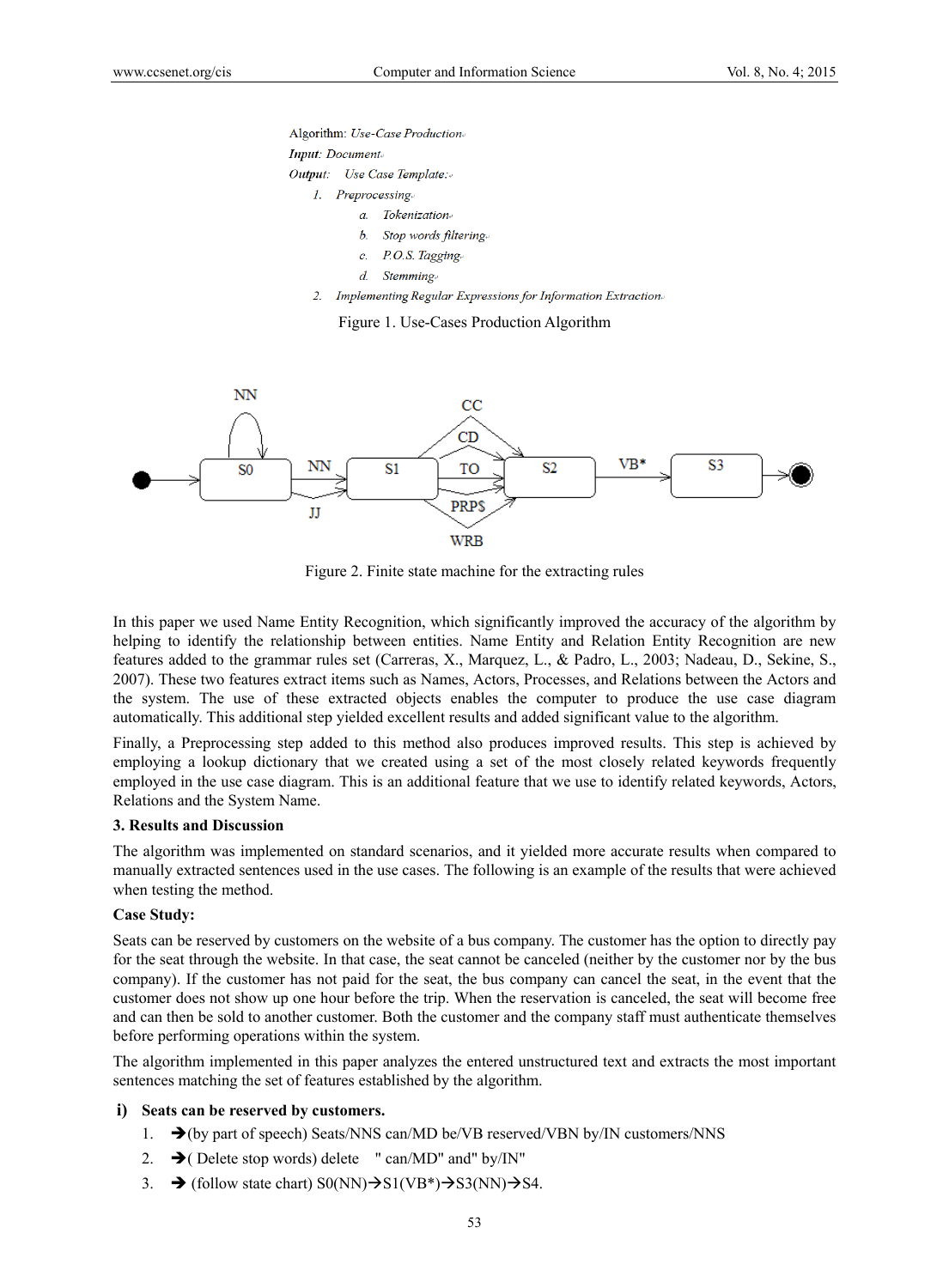4. NN  $\rightarrow$  Actor1" Seats", VB\*  $\rightarrow$  use case(1)" be reserved", NN  $\rightarrow$  Actor2 " customers".

# **ii) The customer has the option to directly pay for the seat.**

- 1.  $\rightarrow$  (by part of speech) The/DT customer/NN has/VBZ the/DT option/NN to/TO directly/RB pay/VB for/IN the/DT seat/NN./.
- 2.  $\rightarrow$  ( Delete stop words) delete "The/DT", "to/TO", "for/IN", the/DT", " through/IN" and "the/DT".
- 3.  $\rightarrow$  (follow state chart) S0(NN)  $\rightarrow$  S0(VBZ)  $\rightarrow$  S0(NN)  $\rightarrow$  S1(TO)  $\rightarrow$  S1(RB)  $\rightarrow$  S2(VB\*) $\rightarrow$  S3(NN)  $\rightarrow$  S4.
- **4. NN Actor1" Customer", VB\* use case(2)" pay" , NN Actor2 " seat".**

# **iii) the reservation is cancelled,**

- 1.  $\rightarrow$  (by part of speech) the/DT reservation/NN is/VBZ cancelled/VBN
- 2.  $\rightarrow$  (Delete stop words) delete "The/DT".
- 3. (follow state chart)  $SO(NN) \rightarrow SO(VBZ) \rightarrow SU(VB^*) \rightarrow S3$ .
- 4. **NN Actor1" reservation", VB\* use case(3)" Cancelled".**

**iv) Both the customer and the company staff must authenticate themselves.** 

- 1.  $\rightarrow$  (by part of speech) Both/PDT the/DT customer/NN and/CC the/DT company/NN staff/NN must/MD authenticate/VBP themselves/PRP.
- 2.  $\rightarrow$  ( Delete stop words) delete "Both/PDT", "the/DT" must/MD and themselves/PRP.
- 3. (follow state chart)  $\text{SO}(NN) \rightarrow \text{SO}(CC) \rightarrow \text{SO}(NN) \rightarrow \text{SO}(NN) \rightarrow \text{SU}(VB^*) \rightarrow \text{S3}.$
- 4. **NN Actor1" Customer", company staff, VB\* use case(3)" Cancel".**

# **The output will be as follows :**

- 1. NN $\rightarrow$  Actor1" Seats", VB\*  $\rightarrow$  use case(1)" be reserved", NN  $\rightarrow$  Actor2 " customers".
- 2. NN Actor1" Customer",  $VB^*$  ase case(2)" pay", NN Actor2 " seat".
- 3.  $NN \rightarrow$  Actor1" reservation",  $VB^* \rightarrow$  use case(3)" Cancelled".
- 4. NN  $\rightarrow$  Actor1" Customer", company staff, VB\*  $\rightarrow$  use case(3)" Cancel".



Figure 3. A bus company Use case

## **4. Conclusion**

One important step in system analysis is building the use cases. This is a difficult process requiring considerable time and cost, as the user must manually fill out a form or write the text in a specific format with pre-stipulated constrains and limitations. Many students lack the technical capability to design use cases for their projects. In this paper, we produced an algorithm that helps both students and systems designers to overcome this problem, by constructing the use cases automatically. The algorithm builds the use cases by converting plain unstructured text into structured text, through swift and accurate extraction of the most meaningful items in the text.

# **References**

Cockburn, A. (2001). Writing effective use cases. Reading, MA: Addison-Wesley.

Dano, B., Briand, H., & Barbier, F. (1997). A Use Case Driven Requirements Engineering Process. *Requirements Engineering, 2*(2), 79-91.